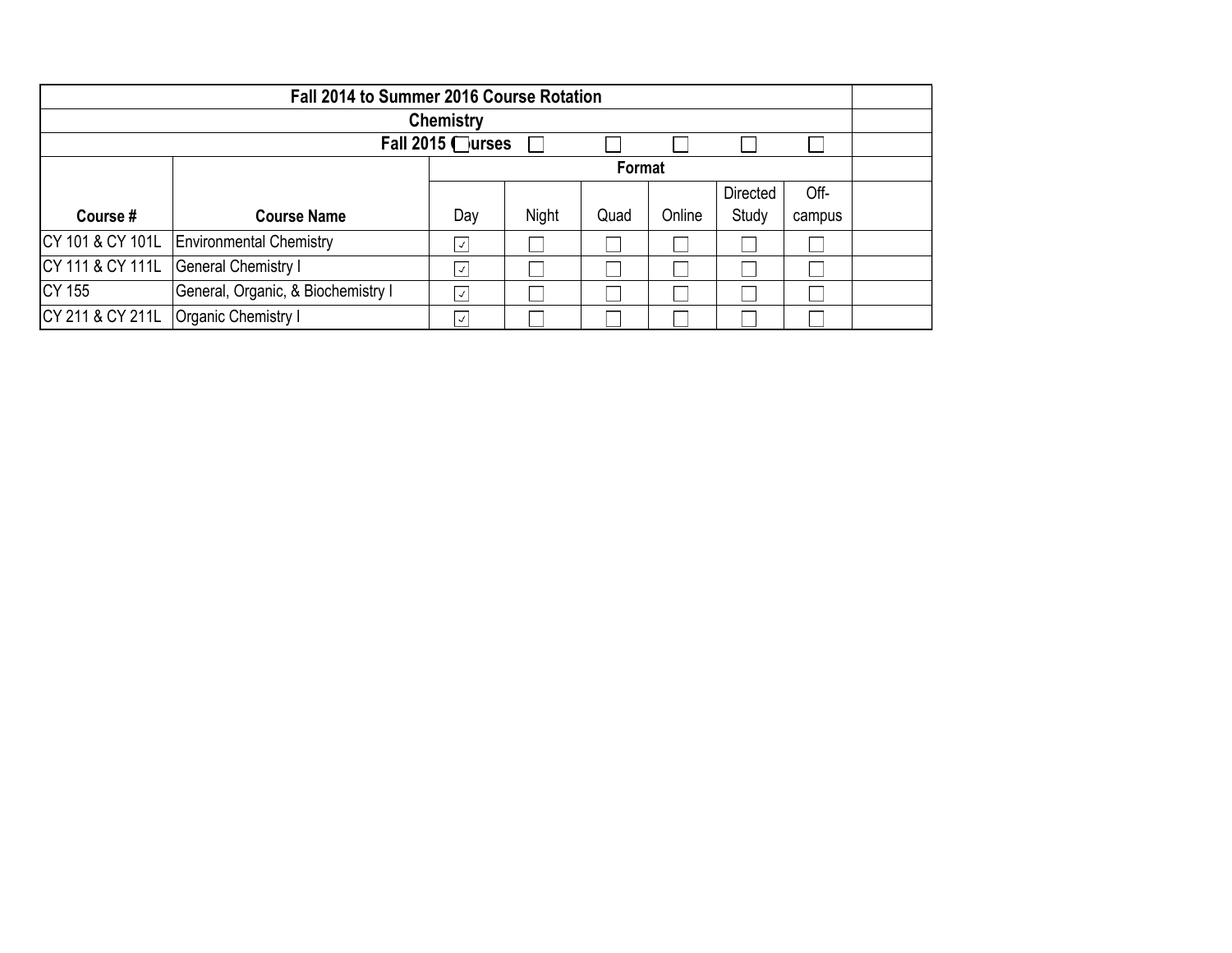| CY 215 & CY 215L           | Quantitative Analysis               | $\overline{\sqrt{2}}$   |              |      |        |          |        |  |
|----------------------------|-------------------------------------|-------------------------|--------------|------|--------|----------|--------|--|
| CY 315 & CY 315L           | <b>Advanced Organic Chemistry</b>   | $\sqrt{2}$              |              |      |        |          |        |  |
| CY 325 & CY 325L           | Biochemistry                        | $\overline{\checkmark}$ |              |      |        |          |        |  |
| <b>CY 400</b>              | Undergraduate Research              | $\overline{\checkmark}$ |              |      |        |          |        |  |
|                            |                                     |                         |              |      |        |          |        |  |
| <b>Spring 2016 Courses</b> |                                     |                         |              |      |        |          |        |  |
|                            |                                     | Format                  |              |      |        |          |        |  |
|                            |                                     |                         |              |      |        | Directed | Off-   |  |
| Course #                   | <b>Course Name</b>                  | Day                     | Night        | Quad | Online | Study    | campus |  |
| <b>CY 100</b>              | <b>Preliminary Chemistry</b>        | $\sqrt{ }$              |              |      |        |          |        |  |
| CY 101 & CY 101L           | <b>Environmental Chemistry</b>      |                         | $\checkmark$ |      |        |          |        |  |
| CY 102 & CY 102L           | <b>Chemistry for Non-majors</b>     | $\overline{\checkmark}$ |              |      |        |          |        |  |
| CY 112 & CY 112L           | <b>General Chemistry II</b>         | $\overline{\checkmark}$ |              |      |        |          |        |  |
| <b>CY 156</b>              | General, Organic, & Biochemistry II | $\overline{\sqrt{2}}$   |              |      |        |          |        |  |
| CY 212 & CY 212L           | Organic Chemistry II                | $\overline{\sqrt{2}}$   |              |      |        |          |        |  |
| CY 336 & CY 336L           | <b>Advanced Inorganic Chemistry</b> | $\checkmark$            |              |      |        |          |        |  |
| CY 346 & CY 346L           | Instrumental Methods of Analysis    | $\checkmark$            |              |      |        |          |        |  |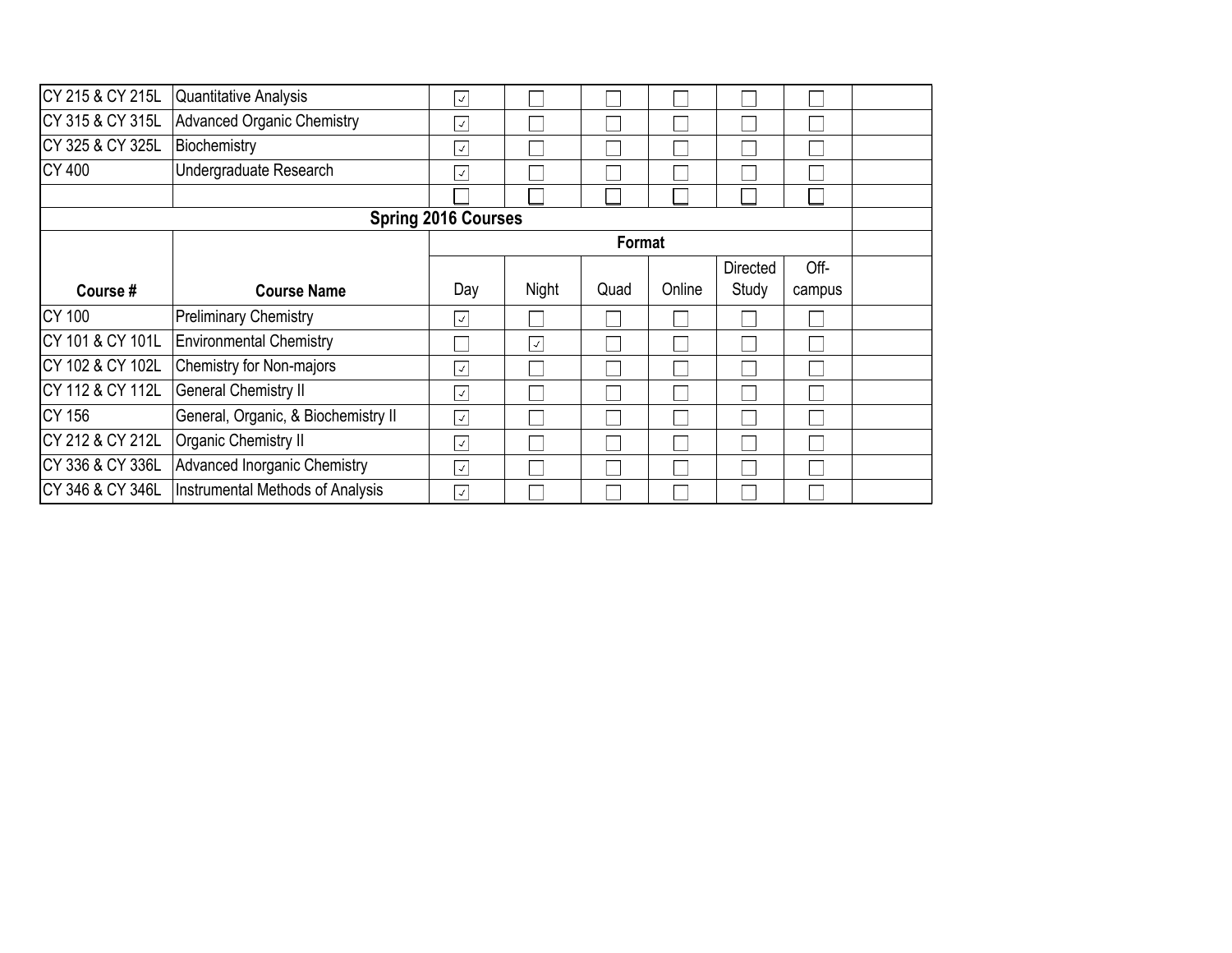| <b>CY 401</b>    | Undergraduate Research/Seminar     | $\checkmark$                            |           |        |        |          |                 |        |
|------------------|------------------------------------|-----------------------------------------|-----------|--------|--------|----------|-----------------|--------|
|                  |                                    |                                         |           |        |        |          |                 |        |
|                  |                                    |                                         |           |        |        |          |                 |        |
|                  |                                    |                                         |           |        |        |          |                 |        |
|                  |                                    |                                         |           |        |        |          |                 |        |
|                  |                                    | <b>Summer 2016 Courses</b>              |           |        |        |          |                 |        |
|                  |                                    |                                         |           | Format |        |          |                 |        |
|                  |                                    |                                         |           |        |        | Directed | Off-            |        |
| Course#          | <b>Course Name</b>                 | Day                                     | Night     | Quad   | Online | Study    | campus          |        |
|                  |                                    |                                         |           |        |        |          |                 |        |
|                  |                                    |                                         |           |        |        |          |                 |        |
|                  |                                    |                                         |           |        |        |          |                 |        |
|                  |                                    | Format                                  |           |        |        |          |                 |        |
|                  |                                    | Full                                    | Full      |        |        |          |                 |        |
|                  |                                    | Semester                                | SemesterN | Quad   | Quad   |          | <b>Directed</b> | Off    |
| Course #         | <b>Course Name</b>                 | Day                                     | ight      | Day    | Night  | Online   | Study           | Campus |
| CY 111 & CY 111L | <b>General Chemistry I</b>         | $\overline{\left\langle \right\rangle}$ |           |        |        |          |                 |        |
| <b>CY 155</b>    | General, Organic, & Biochemistry I | $\checkmark$                            |           |        |        |          |                 |        |
| CY 211 & CY 211L | Organic Chemistry I                | $\checkmark$                            |           |        |        |          |                 |        |